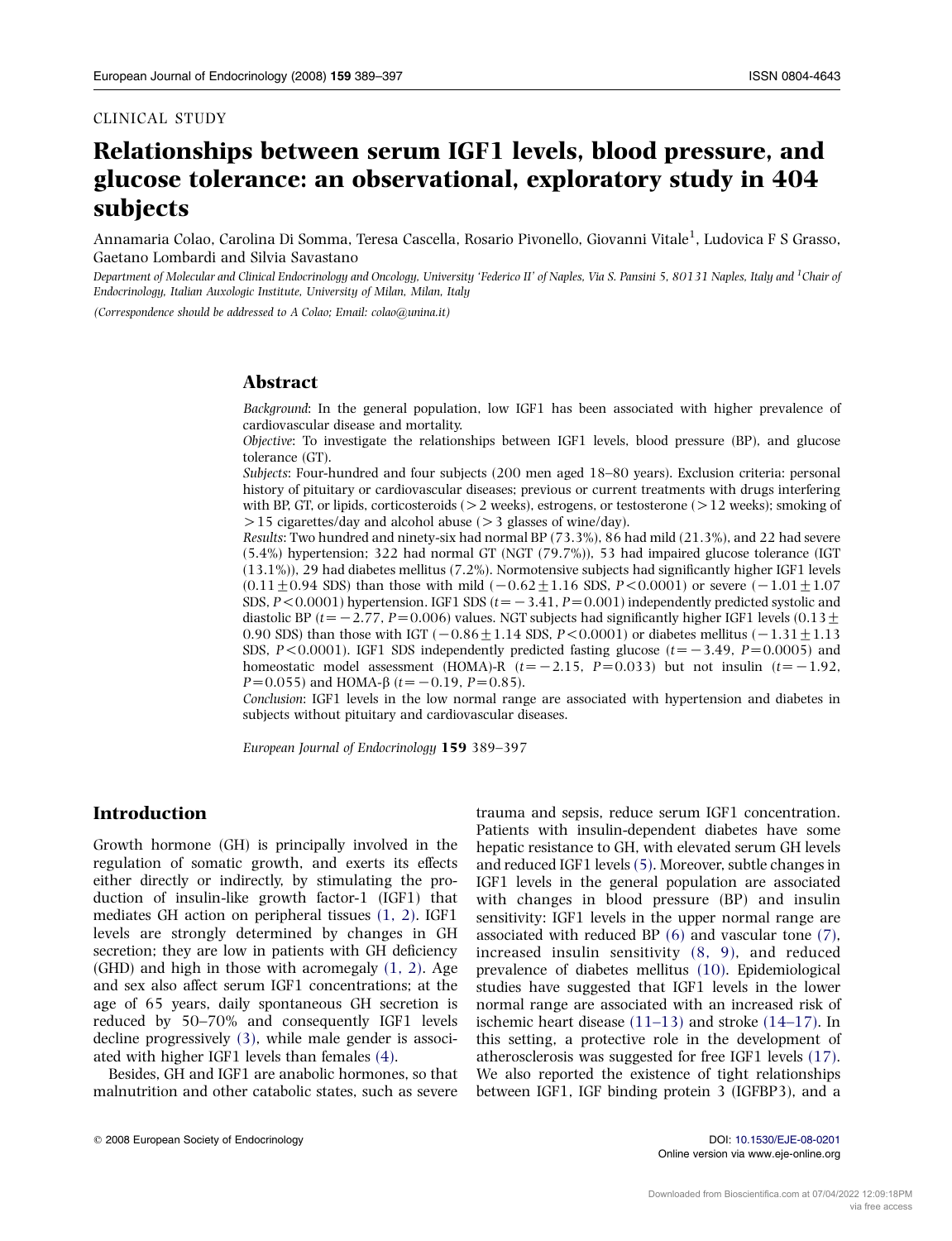<span id="page-1-0"></span>surrogate marker of atherosclerosis such as the measurement of intima-media thickness (IMT) of common carotid arteries in a group of 174 healthy individuals [\(18\).](#page-7-0) We found that IGF1 levels were the best predictors of total cholesterol levels and total/high density lipoprotein (HDL) cholesterol ratio; additionally, mean IMT was best predicted by subjects' age (as expected), but IGF1 and IGFBP3 were its second best predictors [\(18\)](#page-7-0).

This cross-sectional study was designed to give insights into the relationships between IGF1 levels, BP levels, glucose tolerance (GT), and dyslipidemia in a sample of the general population used as control group. In none of the previous studies investigating the relationship between IGF1 levels and diabetes or hypertension, these two diseases were evaluated in the same cohort, despite the fact that they often are present in the same subjects.

# Patients and methods

## Study design

This is a cross-sectional study in a cohort of subjects initially selected as controls of patients with pituitary tumors in several studies. It presents data included in a study protocol dedicated to the effects of GH replacement on the cardiovascular system in patients with GHD compared with controls that was approved by the Ethical Committee of the 'Federico II' University of Naples (no. 63/97). The current study show data related to the controls, thus prospectively collected but with a different aim.

# Exclusion criteria

Exclusion criteria were: 1) personal history of cardiovascular diseases or pituitary diseases as reported in interviews with individual subjects; 2) previous or current treatments with drugs known to interfere with glucose or lipid metabolism or to influence BP: 3) previous treatment with corticosteroids for longer than 2 weeks; 4) previous or current treatment with estrogens or testosterone for longer than 12 weeks; and 5) smoking of more than 15 cigarettes/day and alcohol abuse (more than three glasses of wine/day). Subjects with type 1 diabetes mellitus have been also excluded. Smoking was stratified into the following: 1) non-smokers, 2) ex-smokers, and 3) mild smokers (up to 15 cigarettes/day). Subjects with chronic severe liver and renal dysfunction were also excluded.

#### **Subjects**

Four-hundred and four subjects (204 women, 200 men aged 18–80 years), among the clerks, medical, and paramedical personnel of the Department of Molecular and Clinical Endocrinology and Oncologyof the University

'Federico II' of Naples, and their relatives, as well as patients' relatives, agreed to participate in this study. All subjects gave their informed consent to the study. The clinical profile of the subjects is shown in Table 1.

## **Measurements**

After an overnight fasting and 3 days of low-fat food intake  $\left($  < 30%; 7% saturated fat), in all subjects we measured the following.

1. Serum IGF1 levels by IRMA after ethanol extraction using Diagnostic System Laboratories Inc. (Webster, TX, USA). The normal ranges in  $\leq 20$ , 21–30, 31–40, 41–50, 51–60, 61–70 and  $>70$  year old men were 180–625, 118–475, 102–400, 100–306,

Table 1 Profile of all women and men at study entry.

|                                      | Women            | Men              | Ρ          |
|--------------------------------------|------------------|------------------|------------|
| N                                    | 204              | 200              |            |
| Age (years)                          | $45.9 \pm 19.2$  | $45.0 \pm 19.7$  | 0.84       |
| Serum IGF1 levels (µg/l)             | $224.9 + 72.4$   | $240.9 + 84.5$   | < 0.0001   |
| Body mass index (kg/m <sup>2</sup> ) | $24.6 + 3.7$     | $25.5 + 3.8$     | 0.051      |
| Prevalence (no.(%)) of:              |                  |                  |            |
| Normal weight                        | 121 (59.3)       | 104 (52.0)       | 0.17       |
| Overweight                           | 62 (30.4)        | 83 (41.5)        | 0.026      |
| Obesity                              | 21 (10.3)        | 13 (6.5)         | 0.23       |
| Systolic blood pressure              | $127.0 + 16.1$   | $129.9 \pm 17.0$ | 0.051      |
| (mmHq)                               |                  |                  |            |
| Diastolic blood pressure             | $80.1 + 6.8$     | $80.1 \pm 7.3$   | 0.051      |
| (mmHg)                               |                  |                  |            |
| Prevalence (no.(%)) of:              |                  |                  |            |
| Normal blood pressure                | 147 (72.0)       | 149 (74.5)       | 0.66       |
| Mild hypertension                    | 46 (22.5)        | 40 (20.0)        | 0.61       |
| Severe hypertension                  | 11(5.4)          | 11 (6.5)         | 0.86       |
| Total cholesterol levels             | $4.73 + 0.66$    | $4.87 + 0.79$    | < 0.0001   |
| (mmol/l)                             |                  |                  |            |
| <b>HDL</b> cholesterol levels        | $1.54 + 0.19$    | $1.51 + 0.19$    | < 0.0001   |
| (mmol/l)                             |                  |                  |            |
| LDL cholesterol levels               | $2.97 + 0.73$    | $3.12 + 0.88$    | $<$ 0.0001 |
| (mmol/l)                             |                  |                  |            |
| Total/HDL cholesterol                | $3.14 + 0.78$    | $3.34 + 1.04$    | $<$ 0.0001 |
| ratio                                |                  |                  |            |
| LDL/HDL cholesterol                  | $1.99 + 0.73$    | $2.17 + 0.97$    | $<$ 0.0001 |
| ratio                                |                  |                  |            |
| <b>Triglycerides levels</b>          | $1.12 + 0.31$    | $1.20 + 0.35$    |            |
| (mmol/l)                             |                  |                  |            |
| Prevalence (no.(%)) of:              |                  |                  |            |
| Hypercholesterolemia                 | 32 (15.7)        | 47 (23.5)        | 0.064      |
| Hypertriglyceridemia                 | 20 (9.8)         | 22 (11.0)        | 0.82       |
| Fasting glucose levels               | $4.90 + 0.82$    | $5.00 + 1.05$    | 0.051      |
| (mmol/l)                             |                  |                  | 0.051      |
| Fasting insulin levels<br>(mmol/l)   | $7.9 + 5.2$      | $7.9 \pm 5.0$    |            |
| HOMA-R index (%)                     | $1.86 + 1.72$    | $1.94 \pm 2.16$  | 0.68       |
| HOMA- $\beta$ index (%)              | $132.8 \pm 89.5$ | $115.9 \pm 63.1$ | 0.029      |
| Prevalence (no.(%)) of:              |                  |                  |            |
| Normal glucose levels                | 161 (78.9)       | 161 (80.5)       | 0.79       |
| Impaired fasting                     | 29 (14.2)        | 24 (12.0)        | 0.61       |
| glucose                              |                  |                  |            |
| <b>Diabetes</b>                      | 14 (6.9)         | 15 (7.5)         | 0.96       |
|                                      |                  |                  |            |

Data are shown as mean $\pm$ s.p. Prevalence is reported as percent value of the total number of female and male subjects.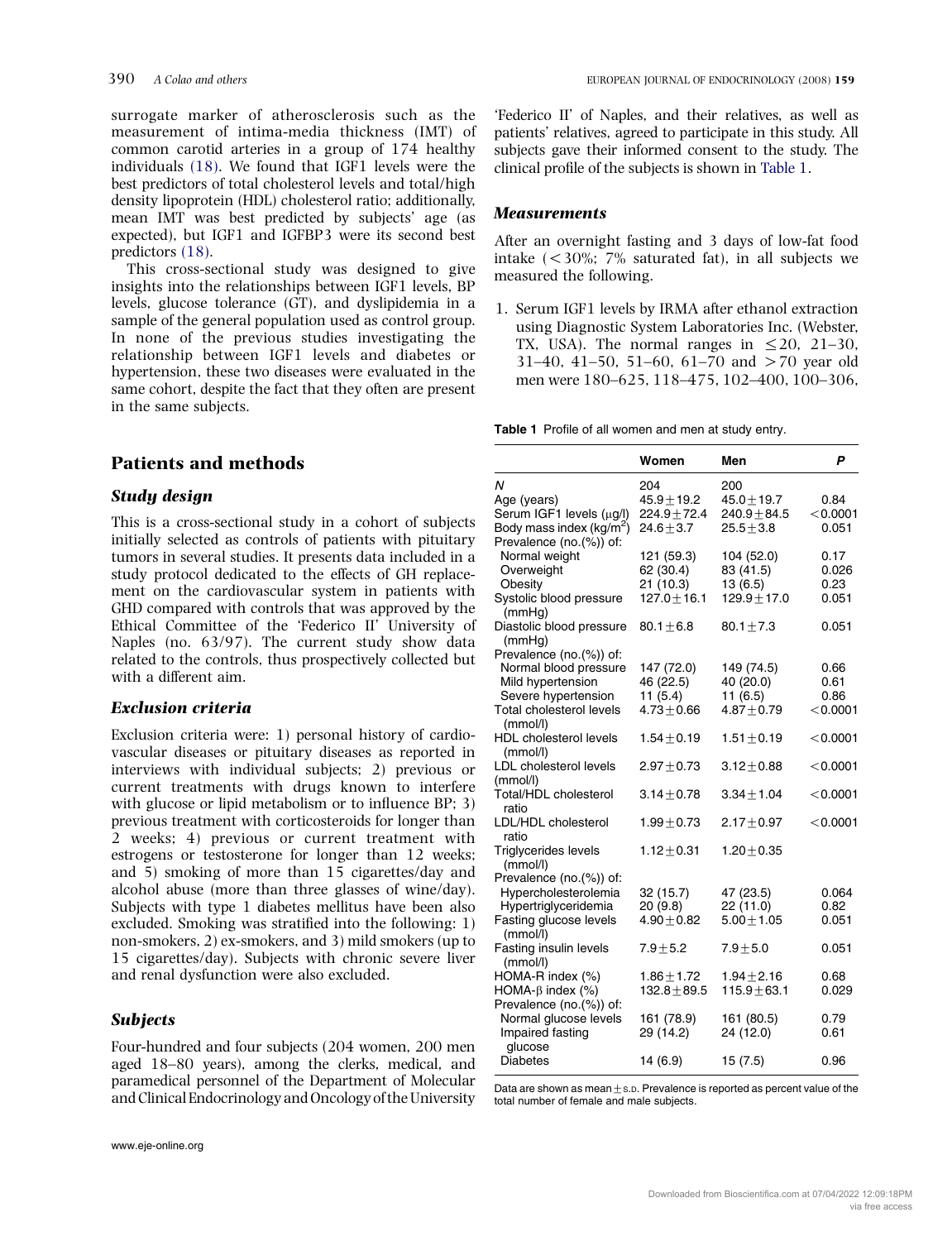95–270, 88–250, 78–200 mg/l respectively, whereas in women they were 151–530, 118–450, 100–390, 96–288, 90–250, 82–200, 68–188 mg/l respectively. The sensitivity of the assay was  $0.8 \mu g/l$ . The intra-assay coefficient of variations (CVs) were 3.4, 3.0, and 1.5% for low, medium, and high points of the standard curve respectively. The inter-assay CVs were 8.2, 1.5, and 3.7% for low, medium, and high points of the standard curve. Since IGF1 levels are related to age, to analyze the relationships between IGF1 levels and the other variables we calculated the SDS of IGF1 levels according to age (zSDS). To this aim, we calculated the mean and s.p. of IGF1 levels in young  $( $20$  years), adults$ (21–40 years), middle-aged (41–65 years), and elderly  $(>65$  years) women and men. Subjects found to be obese and/or with diabetes mellitus were excluded from SDS calculation. Data are summarized in Table 2. In 16 subjects found to have IGF1 levels below 2 S.D. from the mean, IGF1 levels were assayed again within 1 month from first assay and a diagnosis of pituitary diseases was searched by sellar magnetic resonance imaging. Six subjects were diagnosed with pituitary diseases and their IGF1 results were excluded from the calculation of normal IGF1 distribution.

- 2. Arterial BP was measured at the right arm, with the subjects in relaxed sitting position. The average of six measurements (three taken by each of two examiners in the same day between 0800 and 0900 h) with a mercury sphygmomanometer was used for analysis. The fourth Korotkoff phase was considered as diastolic BP (DBP). The arterial pulse pressure was calculated as the difference between the systolic BP (SBP) and DBP. According to the seventh report of the Joint National Committee on Prevention, Detection, Evaluation, and Treatment of High BP [\(19\),](#page-7-0) severity of hypertension was classified as mild (stage 1) when SBP and DBP were between 140 and 159 mmHg and between 90 and 99 mmHg respectively; severe (stage 2) when SBP and DBP were  $\geq$ 160 and  $\geq$ 100 mmHg respectively; target BP levels to define adequate control were  $SBP < 140$ and DBP  $<$ 90 mmHg.
- 3. Measurement of glucose and insulin levels at fasting. Diabetes mellitus was diagnosed when fasting glucose was above 7 mmol/l (125 mg/dl) at two consecutive measurements [\(20\)](#page-7-0). Impaired fasting

glucose (IFG) was diagnosed when glucose level was between 5.6 and 6.9 mmol/l at fasting [\(20\).](#page-7-0) Normal glucose level was considered to be below 5.6 mmol/l at fasting. To predict insulin resistance (homeostatic model assessment (HOMA)-R  $(\%)$ ) and  $\beta$ -cell function (HOMA- $\beta$  (%)) the HOMA was used according to Matthews et al. [\(21\).](#page-7-0) By assuming that normal weight healthy subjects aged  $\langle 35 \rangle$  years have a HOMA- $\beta$  of 100% and a HOMA-R of 1, the values for individual subjects can be assessed from the insulin and glucose concentrations by the formulae: HOMA- $R = (insulin (mU/I) \times$  fasting glucose  $(mmol/I))/22.5$ ; HOMA- $\beta$  (%) = (20  $\times$  insulin (mU/l))/(glucose  $(mmol/l) - 3.5)$ . The conversion factors  $(mg/dl$  to mmol/l) for glucose was 0.05551.

4. Cholesterol and triglyceride levels were measured by standard methods. Hypertriglyceridemia was diagnosed when triglyceride levels were  $> 150$  mg/dl (1.7 mmol/l) [\(22\)](#page-7-0) while hypercholesterolemia was diagnosed when total cholesterol levels were  $>$  200 mg/dl (5.2 mmol/l) [\(23\)](#page-7-0). The conversion factors (mg/dl to mmol/l) for lipids were respectively, cholesterol 0.02586 and triglycerides 0.01129.

#### Statistical analysis

The statistical analysis was performed by StatDirect Statistical Software (version 2.6.2 of April 23, 2007, Cheshire, UK, <http://www.statsdirect.com/update.htm>). Results were expressed as median or mean $\pm$ s.p. unless otherwise specified. Categorical variables were compared using Pearson's  $\chi^2$ -test. A preliminary analysis by the Shapiro and Wilk test was used to indicate variables normally or non-normally distributed. According to data distribution, the comparison among different groups was made by the ANOVA or the Kruskal–Wallis, while that between two groups was made by Student's t-test or the Mann–Whitney test respectively. The post hoc analysis was performed by the Newman–Keuls or the Dunns test for each pair of columns respectively. A two-tailed P value less than 0.05 was considered as statistically significant. When more than three groups were compared, Bonferroni's correction was applied. In this case, a two-tailed P value less than 0.01 was considered as statistically significant. To evaluate whether IGF1 SDS was correlated with SBP and DBP values, fasting total cholesterol, triglycerides,

Table 2 Mean insulin-like growth factor-1 (IGF1) levels in women and men grouped according to age<sup>a</sup>.

|              | Subjects aged $\leq$ 20 vears |                                  | Subjects aged 21–40 years Subjects aged 41–60 years |                                  |          |                                  | Subjects aged $>60$ years |                                  |
|--------------|-------------------------------|----------------------------------|-----------------------------------------------------|----------------------------------|----------|----------------------------------|---------------------------|----------------------------------|
|              | No.                           | $Mean + s.p.$                    | No.                                                 | $Mean + s.p.$                    | No.      | $Mean \pm s.p.$                  | No.                       | $Mean + s.p.$                    |
| Women<br>Men | 25<br>28                      | $293.3 + 40.1$<br>$343.0 + 48.0$ | 53<br>53                                            | $284.5 + 46.5$<br>$287.8 + 58.4$ | 60<br>52 | $219.2 + 35.6$<br>$224.6 + 42.6$ | 38<br>44                  | $143.8 + 27.4$<br>$159.0 + 34.2$ |

<sup>a</sup>In this analysis all obese and diabetic subjects were excluded.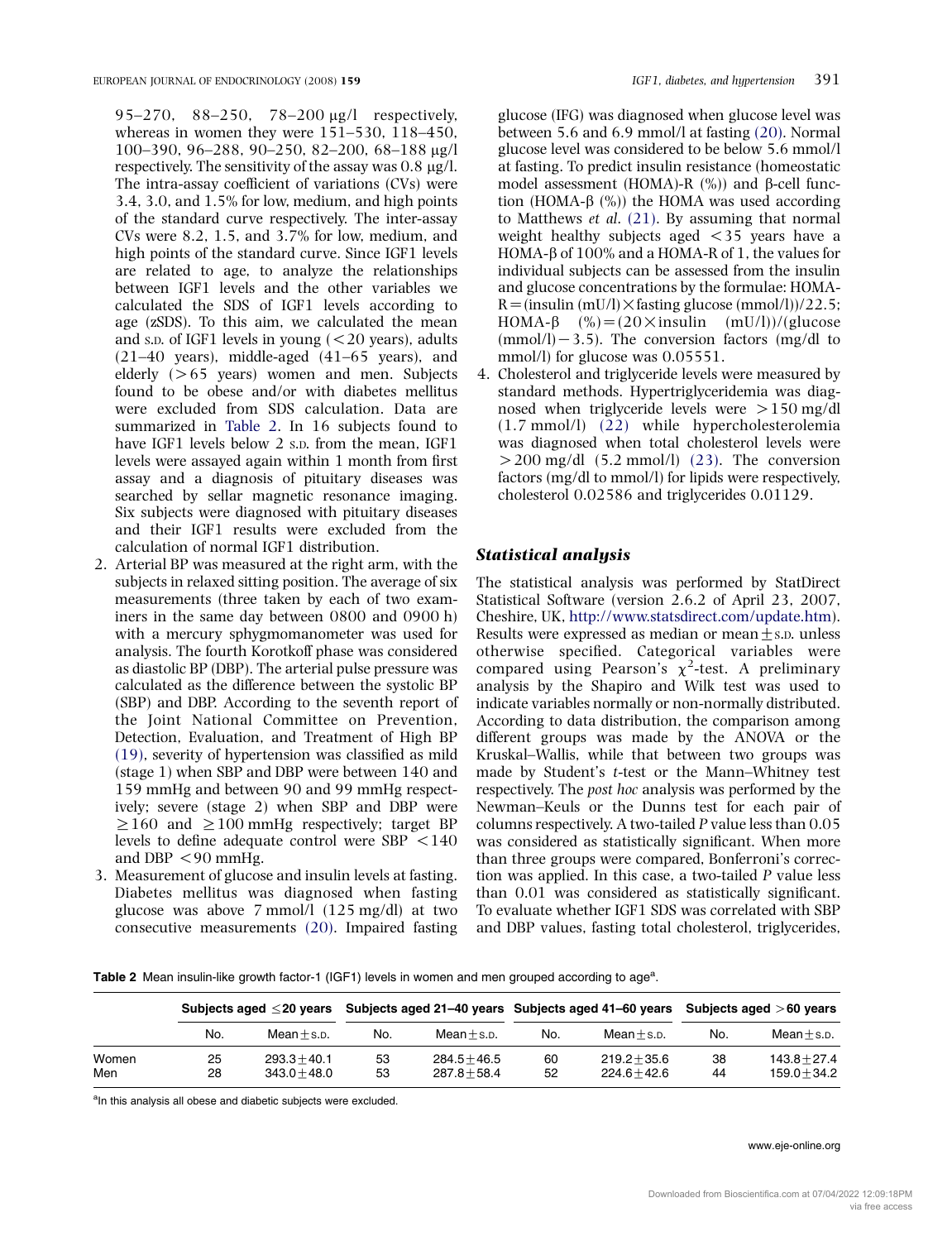glucose and insulin levels, HOMA-R, and HOMA-b, we calculated Pearson's coefficient after correction for gender and body mass index (BMI). To evaluate whether IGF1 SDS was independently correlated with the variable above, the stepwise multiple regression analysis was performed: in this analysis were entered those variable with a two-tailed P value lower than 0.01 in the univariate analysis (variables considered were SBP, DBP, total cholesterol, HDL cholesterol, fasting glucose, and insulin). The diagnostic accuracy of zSDS of IGF1 in predicting the presence of severe hypertension and diabetes was analyzed by receiving-operator characteristics (ROC) curves calculated using MedCalc Software for Windows (MedCalc, Mariakerke, Belgium). Accuracy was reported as sensitivity, specificity, and positive and negative predictive values with their 95% confidence intervals.

# **Results**

## Serum IGF1 levels and BP levels

Of the 404 subjects, 296 had normal BP (73.3%), 86 had mild hypertension (21.3%), while 22 had severe hypertension (5.4%). The prevalence of hypertension was similar in women and men ([Table 1](#page-1-0)). The subjects with normal BP had significantly higher IGF1 levels  $(0.11 \pm 0.94$  SDS) than those with mild  $(-0.62 \pm 1.16$ SDS,  $P < 0.0001$ ) or severe  $(-1.01 \pm 1.07 \, \text{SDS})$ ,  $P < 0.0001$ ) hypertension. Individual results are shown in Fig. 1. IGF1 SDS was significantly correlated with SBP  $(r=-0.38, P<0.0001)$  and DBP values

 $(r=-0.28, P<0.001)$ . IGF1 SDS  $(t=-3.41,$  $P=0.001$ ) independently predicted SBP and DBP  $(t=-2.77, P=0.006)$  values.

## Serum IGF1 levels and GT

Of the 404 subjects, 322 had normal GT (NGT) (79.7%), 53 had IFG (13.1%), while 29 had diabetes mellitus (7.2%). The prevalence of glucose abnormalities was similar in women and men [\(Table 1\)](#page-1-0). The subjects with NGT had significantly higher IGF1 levels  $(0.13 \pm 0.90$  SDS) than those with IFG  $(-0.86 \pm 1.14)$ SDS,  $P < 0.0001$ ) or diabetes mellitus  $(-1.31 + 1.13$ SDS,  $P < 0.0001$ ); these latter were similar to each other. Individual results are shown in [Fig. 2.](#page-4-0) IGF1 SDS was significantly correlated with fasting glucose  $(r=-0.41, P<0.0001)$  and insulin  $(r=-0.53, P<0.6001)$  $P < 0.0001$ ) levels, HOMA-R ( $r = -0.31$ ,  $P < 0.0001$ ), and HOMA- $\beta$  ( $r=0.11$ ;  $P=0.023$ ). IGF1 SDS independently predicted fasting glucose  $(t=-3.49,$  $P=0.0005$ ) and HOMA-R ( $t=-2.15$ ,  $P=0.033$ ) but not insulin ( $t=-1.92$ ,  $P=0.055$ ) levels. In [Fig. 3](#page-4-0) are shown the individual data of HOMA-R according to IGF1 SDS in the subset of subjects with NGT.

#### Serum IGF1 levels and hypercholesterolemia or hypertriglyceridemia

Of the 404 subjects, 79 had hypercholesterolemia (19.6%) and 42 had hypertriglyceridemia (10.4%). The prevalence of lipid abnormalities was similar in women and men ([Table 1](#page-1-0)). The subjects with normal total



Figure 1 Individual values of IGF1 levels expressed as SDS as related to blood pressure categories. According to the seventh report of the Joint National Committee on Prevention, Detection, Evaluation, and Treatment of High Blood Pressure [\(19\)](#page-7-0), severity of hypertension was classified as mild (stage 1) when SBP or DBP were between 140 and 159 mmHg and between 90 and 99 mmHg respectively; severe (stage 2) when SBP or DBP were  $\geq$  160 and  $\geq$  100 mmHg respectively; target blood pressure levels to define adequate control were SBP < 140 and DBP  $<$  90 mmHg.  $*P$  < 0.001 versus subjects with mild hypertension and severe hypertension.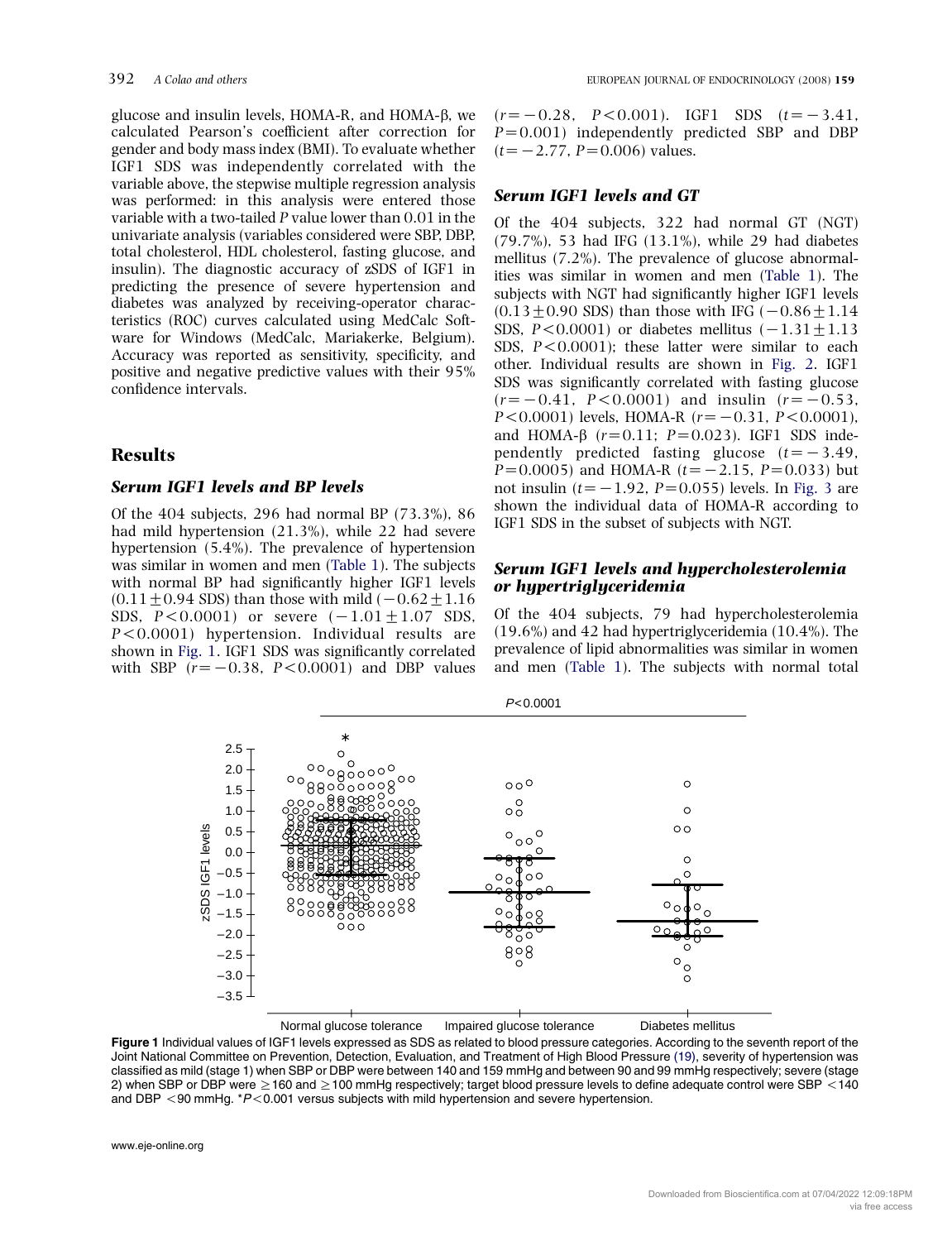<span id="page-4-0"></span>

Figure 2 Individual values of IGF1 levels expressed as SDS as related to glucose tolerance categories. Diabetes mellitus was diagnosed when fasting glucose was above 7 mmol/l (125 mg/dl) at two consecutive measurements; impaired fasting glucose (IFG) was diagnosed when glucose levels were between 5.6 and 6.9 mmol/l at fasting; normal glucose level was considered when below 5.6 mmol/l at fasting [\(20\).](#page-7-0)  $*P$  < 0.001 versus subjects with impaired glucose tolerance and diabetes mellitus.

cholesterol  $(0.09 \pm 0.94 \text{ SDS})$  or triglyceride  $(0.02 \pm$ 0.97 SDS) levels had significantly higher IGF1 levels than those with hypercholesterolemia  $(-0.88 \pm 1.16$ SDS, P<0.0001) or hypertriglyceridemia  $(-1.13 \pm 0.0001)$ 1.18 SDS,  $P < 0.0001$ ); these latter were similar to each other. IGF1 SDS was significantly correlated with total cholesterol ( $r=-0.32$ ,  $P < 0.0001$ ) and triglyceride  $(r=-0.34, P<0.0001)$  levels. IGF1 SDS did not independently predict total cholesterol  $(t=-1.41,$  $P=0.17$ ) nor triglyceride (t= -1.80, P=0.073) levels.

## Prevalence of hypertension and diabetes according to zSDS of IGF1

The subjects were grouped according to zSDS of  $IGF1 < -1.0, -1.0 - 1.0, \text{ or } >1.0 \text{ (Table 3).}$  $IGF1 < -1.0, -1.0 - 1.0, \text{ or } >1.0 \text{ (Table 3).}$  $IGF1 < -1.0, -1.0 - 1.0, \text{ or } >1.0 \text{ (Table 3).}$  The prevalence of mild or severe hypertension, impaired glucose fasting, and diabetes was significantly higher in the subjects with a zSDS IGF1  $<-1.0$  than in the other two groups. By the ROC curve, a zSDS IGF1  $-0.86$ cutoff point predicted severe hypertension and diabetes mellitus ([Table 4\)](#page-5-0).



Figure 3 Individual values of HOMA-R in patients with normal glucose tolerance according to categories of IGF1 levels expressed as SDS. Normal glucose level was considered when below 5.6 mmol/l at fasting [\(20\)](#page-7-0).

#### www.eje-online.org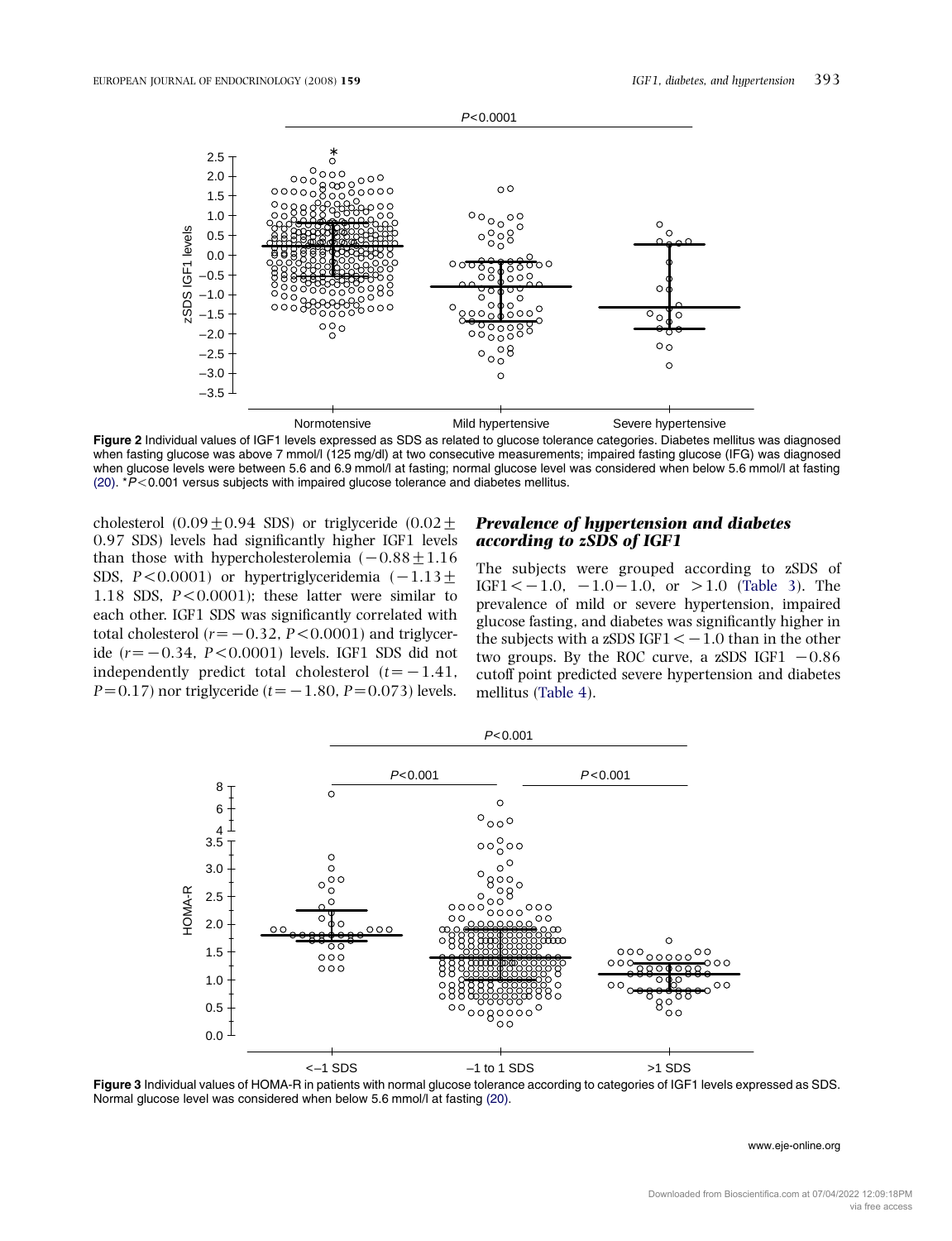<span id="page-5-0"></span>Table 3 Prevalence of hypertension, and glucose and lipid abnormalities according to zSDS of insulin-like growth factor-1 (IGF1) in the population of women and men as a whole.

|                                             | zSDS of<br>IGF <sub>1</sub><br>$\lt -1.0$ | zSDS of<br>IGF <sub>1</sub><br>$-1.0$ to 1.0 | zSDS<br>of IGF1<br>>1.0 | Р                    |
|---------------------------------------------|-------------------------------------------|----------------------------------------------|-------------------------|----------------------|
| No.                                         | 82<br>20.3%                               | 262<br>65.1%                                 | 60<br>14.6%             |                      |
| Mild hypertension<br>Severe<br>hypertension | 38 (46.3)<br>12 (14.6)                    | 45 (17.1)<br>10(3.8)                         | 3(15.3)<br>0(0)         | < 0.0001<br>< 0.0001 |
| Impaired fasting<br>glucose                 | 25 (30.5)                                 | 24(9.1)                                      | 4(6.8)                  | < 0.0001             |
| Diabetes mellitus                           | 20 (24.4)                                 | 7(2.7)                                       | 2(3.4)                  | < 0.0001             |

Data are expressed as the number of subjects affected and percentage of the total subjects.

#### **Discussion**

This study indicates that lower IGF1 levels, agenormalized as zSDS, are associated with increased prevalence of severe hypertension and diabetes mellitus in a population of control subjects without pituitary or cardiovascular diseases used to represent the general population. These results extend and support previous reports suggesting that low circulating IGF1 are associated with an increased cardiovascular risk, in particular to develop ischemic heart disease [\(11–13\),](#page-7-0) stroke [\(14–16\),](#page-7-0) and atherosclerosis [\(17, 18\).](#page-7-0) Cardiovascular disease is the leading cause of death in developed and developing countries. Despite some biologically plausible mechanisms, relatively few epidemiologic studies have so far focused on potential relationships between circulating IGF1 levels and cardiovascular risk factors or cardiovascular disease.

The regulation of circulating levels of IGF1 is complex as it is modified by binding proteins that in turn are under influence and control of GH and nutritional factors. IGF1 and IGFBP1, -2, and -3 are considered components of two axes: the GH/IGF1 axis, including IGF1 and IGFBP3, and the obesity–insulin resistance axis, including IGFBP1 and -2. IGFBP1 and -2 are inversely correlated with insulin and BMI, and are expectedly to be negatively associated with components of insulin resistance syndrome, namely, hypertension, diabetes, and dyslipidemia [\(24, 25\)](#page-7-0). Conversely, the role of IGF1 is less clear.

#### IGF1 levels and hypertension

In vitro and in vivo experiments showed that IGF1 has vasodilator properties [\(26\).](#page-7-0) Part of the vasodilator effect of IGF1 is mediated through stimulation of nitric oxide (NO) synthesis by endothelial and vascular smooth muscle cells (SMCs) [\(26, 27\)](#page-7-0). NO can blunt the effect of vasoconstrictors (e.g., norepinephrine) and mediate the relaxation induced by some vasodilators (acetylcholine and bradykinin). Despite its vasodilation properties, IGF1 seems to be also involved directly in the pathogenesis of hypertension, through its inotropic and growth effects on the heart and endothelium [\(28\)](#page-8-0) and its ability to stimulate vascular SMCs migration and proliferation [\(29\)](#page-8-0). These mechanisms appear to have, however, opposite effects on the risk of developing hypertension. Moreover, investigators of two studies with middle-aged participants suggested that BP affects IGF1 levels [\(30, 31\)](#page-8-0). Acromegalic subjects are at increased risk of hypertension, and IGF1 mediates some of the effects of elevated GH levels that may be related to increased BP, such as increased left ventricular mass, stroke volume, cardiac output, and diastolic peak velocity [\(32\)](#page-8-0). It is clinically relevant to understand the relationships between IGF1 levels and hypertension since arterial hypertension is a major risk factor of stroke and myocardial infarction. Hunt et al. [\(33\)](#page-8-0) studied 715 men and women aged 30–62 years, who participated in the Västerbotten Intervention Project cohort. They found that IGF1 quartile was associated inversely with 2-h glucose and DBP levels. There was a stepwise inverse-graded association between increasing IGF1 quartile and hypertension, with an odds ratio of 0.51 (95% confidence interval, 0.29–0.90) for hypertension comparing the fourth IGF1 quartile with the first so concluding that IGF1 level may be related inversely to prevalent hypertension [\(33\)](#page-8-0). The authors also acknowledged that part of the inverse association of IGF1 levels with hypertension they found [\(33\)](#page-8-0) could reflect the hyperinsulinemic profile of subjects with hypertension (higher insulin and lower IGFBP1 and -2 levels). The relationships with insulin levels and metabolic profile are relevant and have been still poorly understood, but in our multiple regression model IGF1 SDS have found to be independently predictive of hypertension so that insulin secretion does not have a prominent role. Besides, the existence of an inverse relationship between IGF1 levels and BP was also demonstrated by Capoluongo et al. [\(34\)](#page-8-0) in patients

Table 4 Cutoff points determined by a receiving-operator characteristics (ROC) curve analysis.

|                     | <b>Cutoff point</b> | <b>Sensitivity</b> | <b>Specificity</b> | value $(\%)$ | Positive predictive Negative predictive<br>value $(\%)$ |
|---------------------|---------------------|--------------------|--------------------|--------------|---------------------------------------------------------|
| Severe hypertension | $-0.86$             | 63.6% (40.7-82.8%) | 89.1% (83.3–93.4%) | 43.8         | 94.8                                                    |
| Diabetes mellitus   | $-0.86$             | 75.9% (56.5–89.7%) | 85.7% (81.4–89.3%) | 32.4         | 97.5                                                    |

Data are expressed as sensitivity, specificity, and positive (PPV) and negative (NPV) predictive values. The 95% coefficient limits are given in parentheses.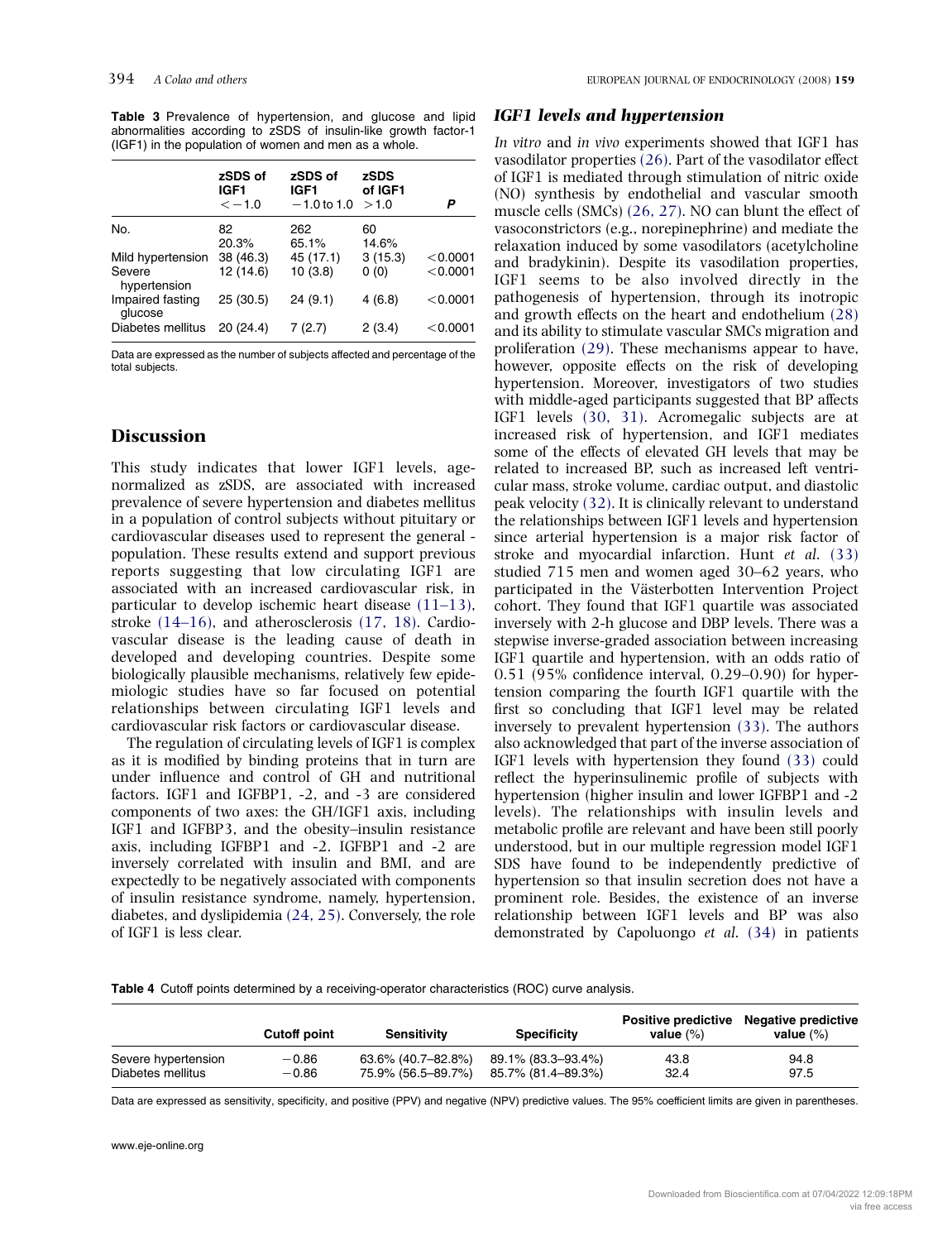with type 1 diabetes mellitus; they found a decrease in free IGF1 and IGFBP3 levels, along with increases in BP, and reported that these alterations significantly influenced the presence of diabetic complications. Furthermore, in vitro studies demonstrates that glucose concentrations play a key role in the responsiveness of small muscle cells to IGF1, and that hyperglycemia enhances cell migration and proliferation in response to IGF1 [\(35\).](#page-8-0) These data could explain the apparent opposite effect of IGF1 at the vascular level.

In our series, we confirm that subjects with hypertension had lower IGF1 levels than those with normal BP. The lowest IGF1 concentrations occurred in subjects with more severe hypertension. Our data are, thus, in line with the hypothesis that low IGF1 levels could play a role in the development of hypertension even if a concurrence of insulin resistance could not be ruled out. In fact, the subjects with IGF1 SDS below  $-1$ had increased prevalence of hypertension and also of impaired GT and diabetes, preventing a differentiation among these conditions.

#### IGF1 levels and GT

In humans, IGF1 has approximately one-thirteenth the potency of insulin (on a molar basis) for lowering glucose concentrations. The effects of IGF1 are complex when administered to intact animals, as they potentially involve direct stimulation of glucose transport in IGF1 sensitive tissues, an effect that is mediated by binding to either the IGF1 or the IGF1/insulin hybrid receptor and enhancement of insulin actions through suppression of GH secretion, which reduces the anti-insulin-like effect of GH in the liver [\(36\).](#page-8-0) Previous cross-sectional reports of the association between circulating concentrations of IGF1 and GT have been contradictory [\(37, 38\)](#page-8-0) but interpretation of these data is difficult because of potential confounding from secondary effects. Early type 2 diabetes and impaired GT are usually characterized by insulin resistance and hyperinsulinemia; insulin suppresses production of IGFBP1 and increases sensitivity of the GH receptor and expression of GH in the liver [\(1, 37, 39\).](#page-7-0) Since GH is the main positive regulator of the production of IGF1 in the liver [\(1\)](#page-7-0), raised concentrations of insulin might increase either circulating concentrations of free IGF1 or GH-stimulated synthesis of IGF1 in the liver. Epidemiologic studies suggest that IGF1 contributes to glucose homeostasis in normal subjects. A polymorphism in the promoter of the IGF1 gene was demonstrated in 12% of Dutch Caucasians resulting in reduced IGF1 secretion [\(40\)](#page-8-0); these subjects have 40% lower IGF1 levels than those without the polymorphism, are  $\sim$  2.1 cm shorter and have a 2.2-fold increase in the prevalence of type 2 diabetes after 60 years of age [\(41\).](#page-8-0) This suggests that these individuals have impaired insulin sensitivity. In addition to the increased prevalence of type 2 diabetes,

they also have a 3.4-fold increase in the prevalence of myocardial infarction after 60 years of age.

Similarly, Sandhu et al. [\(10\)](#page-7-0) reported an association between development of impaired GT or type 2 diabetes and IGF1 levels. The odds ratio for risk of impaired GT or type 2 diabetes for participants with IGF1 concentrations above the median  $(\geq 152 \,\mu g/l)$  compared with those with concentrations below the median  $(<152 \text{ µg/l})$ which was 0.50 (0.26–0.95) [\(10\).](#page-7-0) Our study has no epidemiological value as our cohort cannot be entirely representative of the general population as constituted by subjects coming from a selected group of individuals, but data confirm previous observations; in fact, subjects with NGT had higher IGF1 SDS than those with impaired GT. As expected on the basis of the reported GH resistance in patients with diabetes mellitus [\(36\)](#page-8-0), these latter had the lowest IGF1 SDS in our series.

A number of issues, however, remain uncertain. For instance, circulating IGF1 interacts with both insulin and GH secretion, and the role of free versus bound IGF1 needs clarification. It is still a distinct possibility that one mechanism whereby IGF1 may decrease cardiovascular risk is by increasing insulin sensitivity. In addition, recent evidence indicates that the effects of GH (and thereby of IGF1) may be U-shaped as, for instance, indicated by the fact that not only low levels induce insulin resistance and cardiovascular disease as seen in GHD and obesity, but also high levels as seen in acromegaly.

#### Serum IGF1 levels and hypercholesterolemia or hypertriglyceridemia

In normoglycemic subjects, Sandhu et al. [\(10\)](#page-7-0) did not find any difference in cholesterol and triglycerides levels according to tertiles of IGF1 levels. However, according to the previously reported data on GT, it is likely that cholesterol and triglycerides follow closely glucose levels. On the other hand, data collected in patients with hypopituitarism and severe GHD clearly demonstrate dyslipidemia, which is considered one of the most important link with mortality for cardiovascular disease reported in these patients subset [\(42–44\)](#page-8-0). In this study we confirmed that IGF SDS levels did not independently predict lipid levels that, more likely, are only in agreement with GT results. In a previous study we did not find any difference between total cholesterol and triglyceride levels in patients classified as partial GHD after GH-releasing hormone plus arginine test, and the patients with partial GHD had levels of IGF1 in the normal range but significantly lower than controls [\(45\).](#page-8-0) Thus, the current data suggest that circulating IGF1 levels are also associated with cholesterol and triglycerides levels, but this relationship is likely mediated by the GT.

More recently, higher IGF1 levels as well as vitamin D levels were found to be associated with lower prevalence of metabolic syndrome [\(46\)](#page-8-0). Additionally, GH and IGF1

www.eje-online.org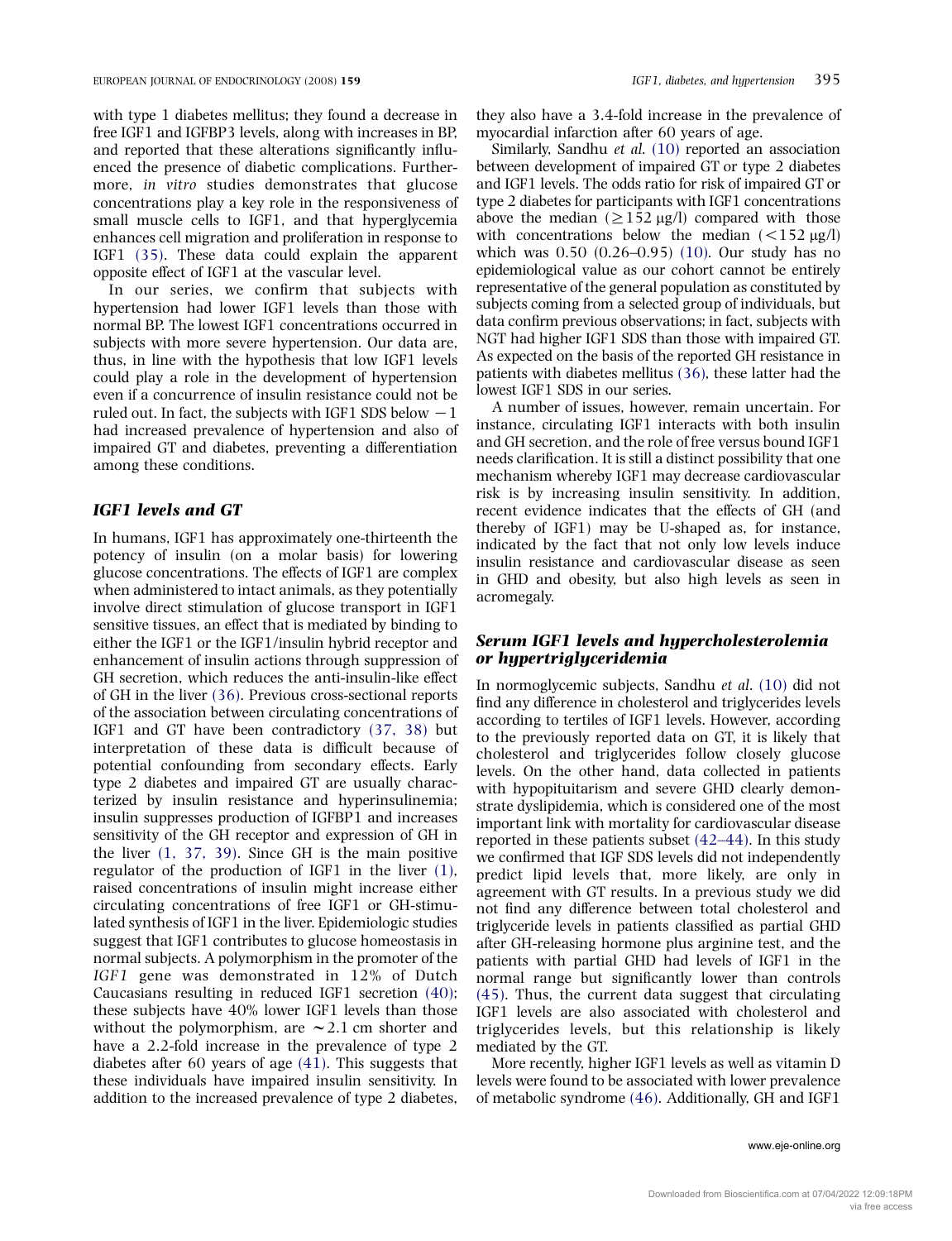<span id="page-7-0"></span>levels were found differently associated with metabolic syndrome in women and men, but both in men and women IGF1 were correlated positively with lipids and negatively with obesity/GT [\(47\)](#page-8-0). In this latter study, data are partially in disagreement with our data on lipid levels and BP levels but the cohort of subjects studied is different [\(47\).](#page-8-0)

## Conclusion

In a large population of control subjects without pituitary and cardiovascular diseases at study entry, IGF1 levels in the lower normal range were correlated with hypertension, reduced GT, and diabetes. Though this study has no epidemiological relevance as the study population is not fully the representative of the general population, it suggests a role of IGF1 levels in determining indirect cardiovascular risk conditions such as hypertension and diabetes.

# References

- 1 Jones JI & Clemmons DR. Insulin-like growth factors and their binding proteins: biological actions. Endocrine Reviews 1995 16 3–34.
- 2 Le Roith D. Insulin like growth factors. New England Journal of Medicine 1997 336 633–640.
- 3 Lombardi G, Di Somma C, Rota F & Colao A. Associated hormonal decline in aging: is there a role for GH therapy in aging men? Journal of Endocrinological Investigation 2005 28 (Suppl 3) 99–108.
- 4 Gatford KL, Egan AR, Clarke IJ & Owens PC. Sexual dimorphism of the somatotrophic axis. Journal of Endocrinology 1998 157 373–389.
- 5 Hall K, Johansson BL, Povoa G & Thalme B. Serum levels of insulinlike growth factor (IGF) I, II and IGF binding protein in diabetic adolescents treated with continuous subcutaneous insulin infusion. Journal of Internal Medicine 1989 225 273–278.
- 6 Gillespie CM, Merkel AL & Martin AA. Effects of insulin-like growth factor-I and LR3IGF-I on regional blood flow in normal rats. Journal of Endocrinology 1997 155 351-358.
- 7 Galderisi M, Caso P, Cicala S, De Simone L, Barbieri M, Vitale G, de Divitiis O & Paolisso G. Positive association between circulating free insulin-like growth factor-1 levels and coronary flow reserve in arterial systemic hypertension. American Journal of Hypertension 2002 15 766–772.
- 8 Paolisso G, Tagliamonte MR, Rizzo MR, Carella C, Gambardella A, Barbieri M & Varricchio M. Low plasma insulin-like growth factor-1 concentrations predict worsening of insulin-mediated glucose uptake in older people. Journal of the American Geriatrics Society 1999 47 1312–1318.
- 9 Clemmons DR, Moses AC, McKay MJ, Sommer A, Rosen DM & Ruckle J. The combination of insulin-like growth factor I and insulin-like growth factor-binding protein-3 reduces insulin requirements in insulin-dependent type 1 diabetes: evidence for in vivo biological activity. Journal of Clinical Endocrinology and Metabolism 2000 85 1518–1524.
- 10 Sandhu MS, Heald AH, Gibson JM, Cruickshank JK, Dunger DB & Wareham NJ. Circulating concentrations of insulin-like growth factor-I and development of glucose intolerance: a prospective observational study. Lancet 2002 359 1740–1745.
- 11 Juul A, Scheike T, Davidsen MJ, Gyllenborg T & Jorgensen JO. Low serum insulin-like growth factor I is associated with increased risk of ischemic heart disease: a population-based case–control study. Circulation 2002 106 939–944.
- 12 Vasan RS, Sullivan LM, D'Agostino RB, Roubenoff R, Harris T, Sawyer DB, Levy D & Wilson PW. Serum insulin-like growth factor I and risk for heart failure in elderly individuals without a previous myocardial infarction: the Framingham Heart Study. Annals of Internal Medicine 2003 139 642–648.
- 13 Laughlin GA, Barrett-Connor E, Criqui MH & Kritz-Silverstein D. The prospective association of serum insulin-like growth factor I (IGF-I) and IGF-binding protein-1 levels with all cause and cardiovascular disease mortality in older adults: the Rancho Bernardo Study. Journal of Clinical Endocrinology and Metabolism 2004 89 114–120.
- 14 Denti L, Annoni V, Cattadori E, Salvagnini MA, Visioli S, Merli MF, Corradi F, Ceresini G, Valenti G, Hoffman AR & Ceda GP. Insulinlike growth factor 1 as a predictor of ischemic stroke outcome in the elderly. American Journal of Medicine 2004 117 312–317.
- 15 Johnsen SP, Hundborg HH, Sorensen HT, Orskov H, Tjonneland A, Overvad K & Jorgensen JO. Insulin-like growth factor (IGF) I, -II, and IGF binding protein-3 and risk of ischemic stroke. Journal of Clinical Endocrinology and Metabolism 2005 90 5937–5941.
- 16 Bondanelli M, Ambrosio MR, Onofri A, Bergonzoni A, Lavezzi S, Zatelli MC, Valle D, Basaglia N & degli Uberti EC. Predictive value of circulating insulin-like growth factor I levels in ischemic stroke outcome. Journal of Clinical Endocrinology and Metabolism 2006 91 3928–3934.
- 17 van den Beld AW, Bots ML, Janssen JAMLL, Pols HAP, Lamberts SWJ & Grobbee DE. Endogenous hormones and carotid atherosclerosis in elderly men. American Journal of Epidemiology 2003 15 25–31.
- 18 Colao A, Spiezia S, Di Somma C, Pivonello R, Marzullo P, Rota F, Musella T, Auriemma RS, De Martino MC & Lombardi G. Circulating insulin-like growth factor-I levels are correlated with the atherosclerotic profile in healthy subjects independently of age. Journal of Endocrinological Investigation 2005 28 440–448.
- 19 Chobanian AV, Bakris GL, Black HR, Cushman WC, Green LA, Izzo JL Jr, Jones DW, Materson BJ, Oparil S, Wright JT Jr, Roccella EJ; National Heart, Lung & Blood Institute Joint National Committee on Prevention, Detection, Evaluation, and Treatment of High Blood Pressure; National High Blood Pressure Education Program Coordinating Committee. The Seventh Report of the Joint National Committee on Prevention, Detection, Evaluation, and Treatment of High Blood Pressure: the JNC 7 report. Journal of the American Medical Association 2003 289 2560–61.
- 20 American Diabetes Association. Diagnosis and classification of diabetes mellitus. Diabetes Care 2006 29 S43–S48.
- 21 Matthews DR, Hosker JP, Rudenski AS, Naylor BA, Treacher DF & Turner RC. Homeostasis model assessment: insulin resistance and b-cell function from fasting plasma glucose and insulin concentrations in man. Diabetologia 1985 28 412–419.
- 22 Consensus Conference: treatment of hypertriglyceridemia. Journal of the American Medical Association 1984 251 1196–1200.
- 23 Third Report of the National Cholesterol Education Program (NCEP) Expert panel on detection, evaluation, and treatment of high blood cholesterol in adults (Adult Treatment Panel III) final reprot. Circulation 2002 106 3143–3421.
- 24 Cruickshank JK, Heald AH, Anderson S, Cade JE, Sampayo J, Riste LK, Greenhalgh A, Taylor W, Fraser W, White A & Gibson JM. Epidemiology of the insulin-like growth factor system in three ethnic groups. American Journal of Epidemiology 2001 154 504–513.
- 25 Harrela M, Koistinen R, Tuomilehto J, Nissinen A & Seppala M. Low serum insulin-like growth factor-binding protein-1 is associated with an unfavourable cardiovascular risk profile in elderly men. Annals of Medicine 2000 32 424–428.
- 26 Sowers JR. Insulin and insulin-like growth factor in normal and pathological cardiovascular physiology. Hypertension 1997 29 691–699.
- 27 Walsh MF, Barazi M, Pete G, Muniyappa R, Dunbar JC & Sowers JR. Insulin-like growth factor I diminishes in vivo and in vitro vascular contractility: role of vascular nitric oxide. Endocrinology 1996 137 1798–1803.